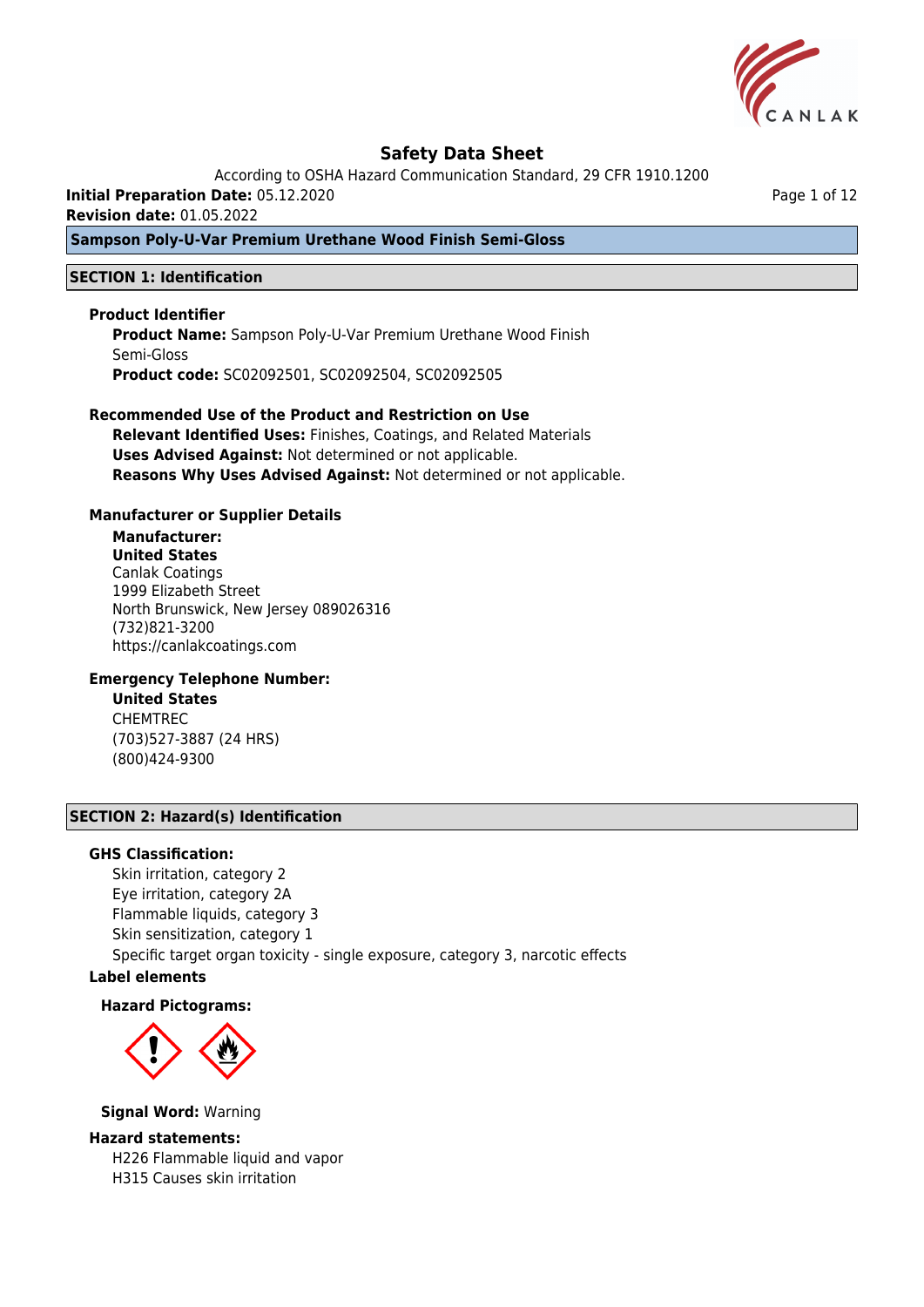According to OSHA Hazard Communication Standard, 29 CFR 1910.1200

**Initial Preparation Date:** 05.12.2020

**Revision date:** 01.05.2022

# **Sampson Poly-U-Var Premium Urethane Wood Finish Semi-Gloss**

H319 Causes serious eye irritation H317 May cause an allergic skin reaction H336 May cause drowsiness or dizziness **Precautionary Statements:** P264 Wash skin thoroughly after handling P280 Wear protective gloves/protective clothing/eye protection/face protection P210 Keep away from heat/sparks/open flames/hot surfaces. No smoking P233 Keep container tightly closed P240 Ground/bond container and receiving equipment P241 Use explosion-proof electrical/ ventilating/ lighting/.../ equipment P242 Use only non-sparking tools P243 Take precautionary measures against static discharge P261 Avoid breathing dust/fume/gas/mist/vapors/spray P272 Contaminated work clothing must not be allowed out of the workplace P271 Use only outdoors or in a well-ventilated area P302+P352 IF ON SKIN: Wash with plenty of water/ … P321 Specific treatment (see ... on this label) P332+P313 If skin irritation occurs: Get medical advice/attention P362 Take off contaminated clothing and wash it before reuse P305+P351+P338 IF IN EYES: Rinse cautiously with water for several minutes. Remove contact lenses, if present and easy to do. Continue rinsing P337+P313 If eye irritation persists: Get medical advice/attention P303+P361+P353 IF ON SKIN (or hair): Take off immediately all contaminated clothing. Rinse skin with water/shower P370+P378 In case of fire: Use ... to extinguish P333+P313 If skin irritation or rash occurs: Get medical advice/attention P363 Wash contaminated clothing before reuse P304+P340 IF INHALED: Remove victim to fresh air and keep at rest in a position comfortable for breathing P312 Call a POISON CENTER/doctor/.../if you feel unwell P403+P235 Store in a well-ventilated place. Keep cool P403+P233 Store in a well-ventilated place. Keep container tightly closed P405 Store locked up P501 Dispose of contents/container to… **Hazards Not Otherwise Classified:** None

# **SECTION 3: Composition/Information on Ingredients**

| <b>Identification</b>     | Name                                        | Weight % |
|---------------------------|---------------------------------------------|----------|
| CAS Number:<br>64742-47-8 | Distillates (petroleum), hydrotreated light | <60      |
| CAS Number:<br>96-29-7    | Methyl ethyl ketoxime                       | < 0.5    |

## **Additional Information:** None

## **SECTION 4: First Aid Measures**

## **Description of First Aid Measures**

## **General Notes:**

Show this Safety Data Sheet to the doctor in attendance.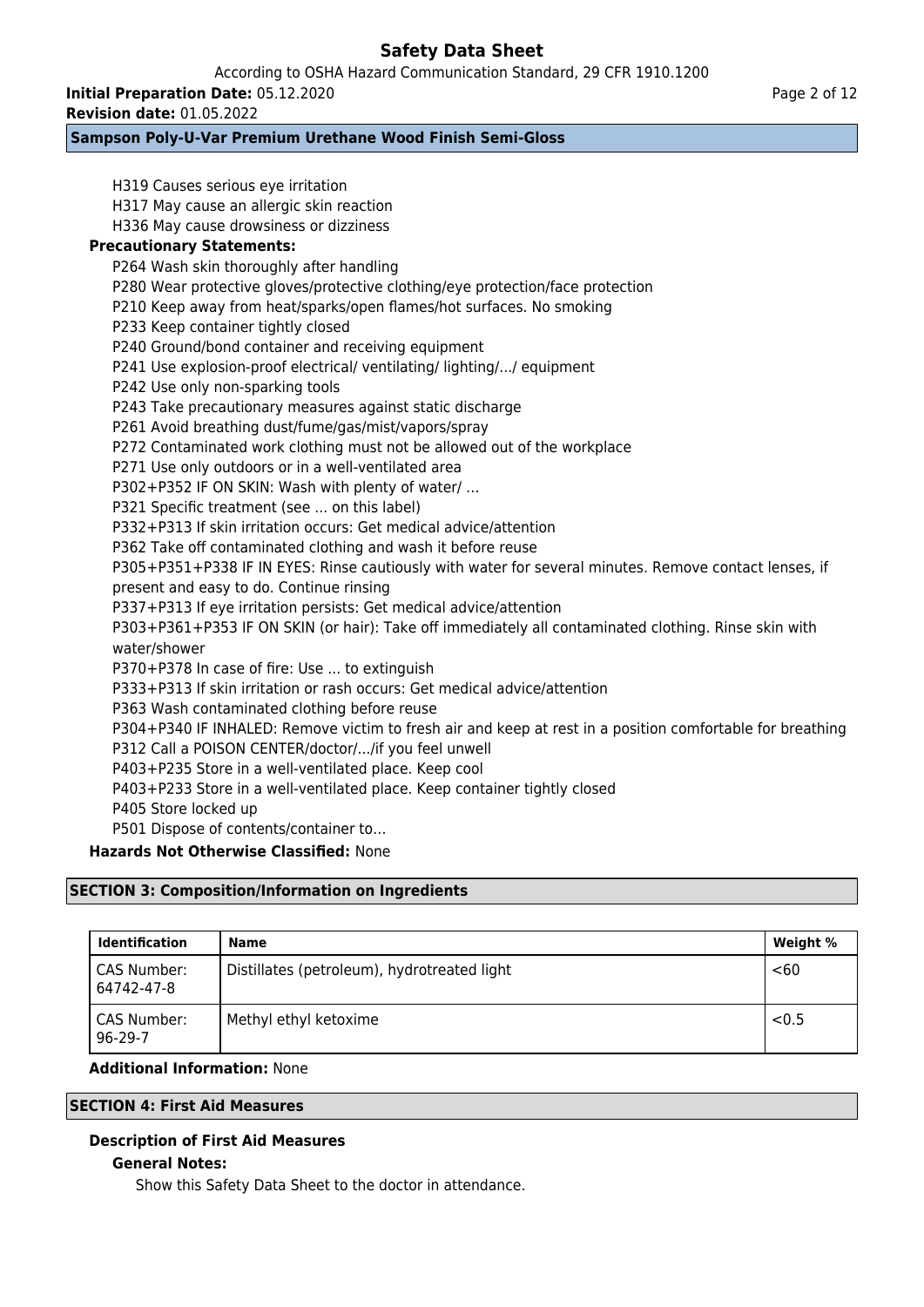According to OSHA Hazard Communication Standard, 29 CFR 1910.1200

**Initial Preparation Date:** 05.12.2020

**Revision date:** 01.05.2022

# **Sampson Poly-U-Var Premium Urethane Wood Finish Semi-Gloss**

# **After Inhalation:**

If inhaled, remove person to fresh air and place in a position comfortable for breathing. Keep person at rest. If breathing is difficult, administer oxygen. If breathing has stopped, provide artificial respiration. If experiencing respiratory symptoms, seek medical advice/attention.

If inhaled, remove person to fresh air and place in a position comfortable for breathing. Keep person at rest. If breathing is difficult, administer oxygen. If breathing has stopped, provide artificial respiration. If symptoms develop or persist, seek medical advice/attention.

## **After Skin Contact:**

Remove contaminated clothing and shoes. Rinse skin with copious amounts of water [shower] for several minutes. Launder contaminated clothing before reuse. If symptoms develop or persist, seek medical advice/attention.

# **After Eye Contact:**

Rinse eyes with plenty of water for several minutes. Remove contact lenses if present and easy to do so. Protect unexposed eye. If symptoms develop or persist, seek medical advice/attention. Rinse eyes with plenty of gently flowing lukewarm water for 15 minutes. Remove contact lenses if

present and easy to do so. Protect unexposed eye. If symptoms develop or persist, seek medical advice/attention.

### **After Swallowing:**

If swallowed, DO NOT induce vomiting unless told to do so by a physician or poison control center. Rinse mouth with water. Never give anything by mouth to an unconscious person. If spontaneous vomiting occurs, place on the left side with head down to prevent aspiration of liquid into the lungs. If symptoms develop or persist, seek medical advice/attention.

## **Most Important Symptoms and Effects, Both Acute and Delayed**

### **Acute Symptoms and Effects:**

Skin contact may result in redness, pain, burning and inflammation.

Eye contact may result in irritation, redness, pain, inflammation, itching, burning and tearing.

Product is flammable. Exposure to sources of ignition may cause physical injury.

Dermal exposure may cause an allergic skin reaction. Symptoms may include irritation, redness, pain, rash, inflammation, itching, burning and dermatitis.

Inhalation may have adverse effects on the central nervous system. Symptoms may include drowsiness, dizziness, headache, nausea and lowering of consciousness. Acute overexposure via inhalation may result in respiratory distress, confusion and unconsciousness.

### **Delayed Symptoms and Effects:**

Effects are dependent on exposure (dose, concentration, contact time).

## **Immediate Medical Attention and Special Treatment**

### **Specific Treatment:**

Overexposure via inhalation requires urgent medical treatment.

Skin/eye burns require immediate treatment.

### **Notes for the Doctor:**

Treat symptomatically.

## **SECTION 5: Firefighting Measures**

## **Extinguishing Media**

## **Suitable Extinguishing Media:**

Water mist/fog, carbon dioxide, dry chemical or alcohol resistant foam. Dry chemical, CO2, water spray or alcohol-resistant foam.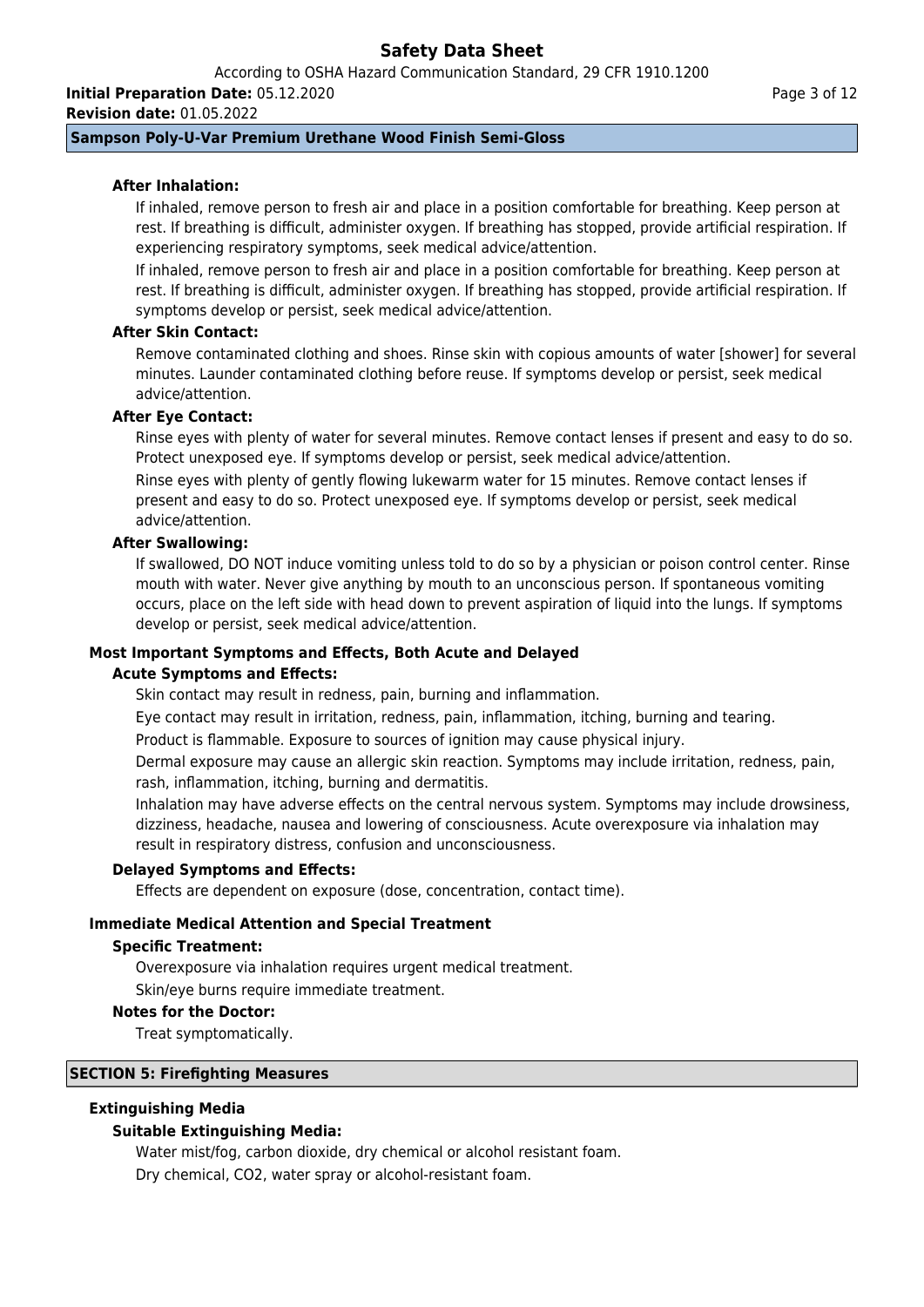According to OSHA Hazard Communication Standard, 29 CFR 1910.1200

**Initial Preparation Date:** 05.12.2020

**Revision date:** 01.05.2022

# **Sampson Poly-U-Var Premium Urethane Wood Finish Semi-Gloss**

## **Unsuitable Extinguishing Media:**

Do not use water jet.

## **Specific Hazards During Fire-Fighting:**

Thermal decomposition may produce irritating/toxic fumes/gases.

Flammable liquid. Will be easily ignitable by heat, sparks or flames. Vapors may form explosive mixtures with air. Vapors may travel to source of ignition and flash back. Most vapors are heavier than air. They will spread along ground and collect in low or confined areas (sewers, basements, tanks). Vapor explosion hazard indoors, outdoors or in sewers. Runoff to sewer may create fire or explosion hazard. Containers may explode when heated. Inhalation or contact with material may irritate or burn skin and eyes. Fire may produce irritating, corrosive and/or toxic gases. Vapors may cause dizziness or suffocation.

### **Special Protective Equipment for Firefighters:**

Fire-fighters should wear appropriate protective equipment and self-contained breathing apparatus (SCBA) with a full-face piece operated in positive pressure mode.

## **Special precautions:**

Avoid contact with skin, eyes, hair and clothing. Do not breathe fumes/gas/mists/aerosols/vapors/dusts. Move containers from fire area if safe to do so. Use water spray/fog for cooling fire exposed containers. Avoid unnecessary run-off of extinguishing media which may cause pollution.

Evacuate non-essential personnel. Ventilate closed spaces before entering. Consider initial evacuation for 300 meters in all directions. If tank/rail car is involved in the fire, ISOLATE for 800 meters in all directions. Fight fire from a maximum distance. Move containers from fire area if you can do it without risk. Use water spray/fog for cooling fire exposed containers. Withdraw immediately in case of rising sound from venting safety devices or discoloration of tank. Always stay away from tanks engulfed in fire. For massive fire, use unmanned hose holders or monitor nozzles. If this is impossible, withdraw from area and let fire burn. Stand by, at a safe distance, with extinguisher ready for possible re-ignition. A vapor-suppressing foam may be used to reduce vapors. Avoid unnecessary run-off of extinguishing media which may cause pollution. Do not handle damaged containers unless specialized to do so.

### **SECTION 6: Accidental Release Measures**

## **Personal Precautions, Protective Equipment, and Emergency Procedures:**

Evacuate unnecessary personnel. Ventilate area. Extinguish any sources of ignition. All equipment used when handling the product must be grounded. Wear recommended personal protective equipment (see Section 8). Avoid contact with skin, eyes and clothing. Avoid breathing mist, vapor, dust, fume and spray. Do not walk through spilled material. Wash thoroughly after handling.

Evacuate unnecessary personnel. Ventilate area. Extinguish any sources of ignition. Wear recommended personal protective equipment (see Section 8). Avoid contact with skin, eyes and clothing. Avoid breathing mist, vapor, dust, fume and spray. Do not walk through spilled material. Wash thoroughly after handling.

### **Environmental Precautions:**

Prevent further leakage or spillage if safe to do so. Prevent from reaching drains, sewers and waterways. Discharge into the environment must be avoided.

## **Methods and Material for Containment and Cleaning Up:**

Do not touch damaged containers or spilled material unless wearing appropriate personal protective clothing. Stop leak if you can do it without risk. A vapor-suppressing foam may be used to reduce vapors. Absorb or cover with dry earth, sand or other non-combustible material and transfer to containers for future disposal. Dispose of in accordance with all applicable regulations (see Section 13).

Do not touch damaged containers or spilled material unless wearing appropriate personal protective clothing. Stop leak if you can do it without risk. Contain and collect spillage and place in suitable container for future disposal. Dispose of in accordance with all applicable regulations (see Section 13).

## **Reference to Other Sections:**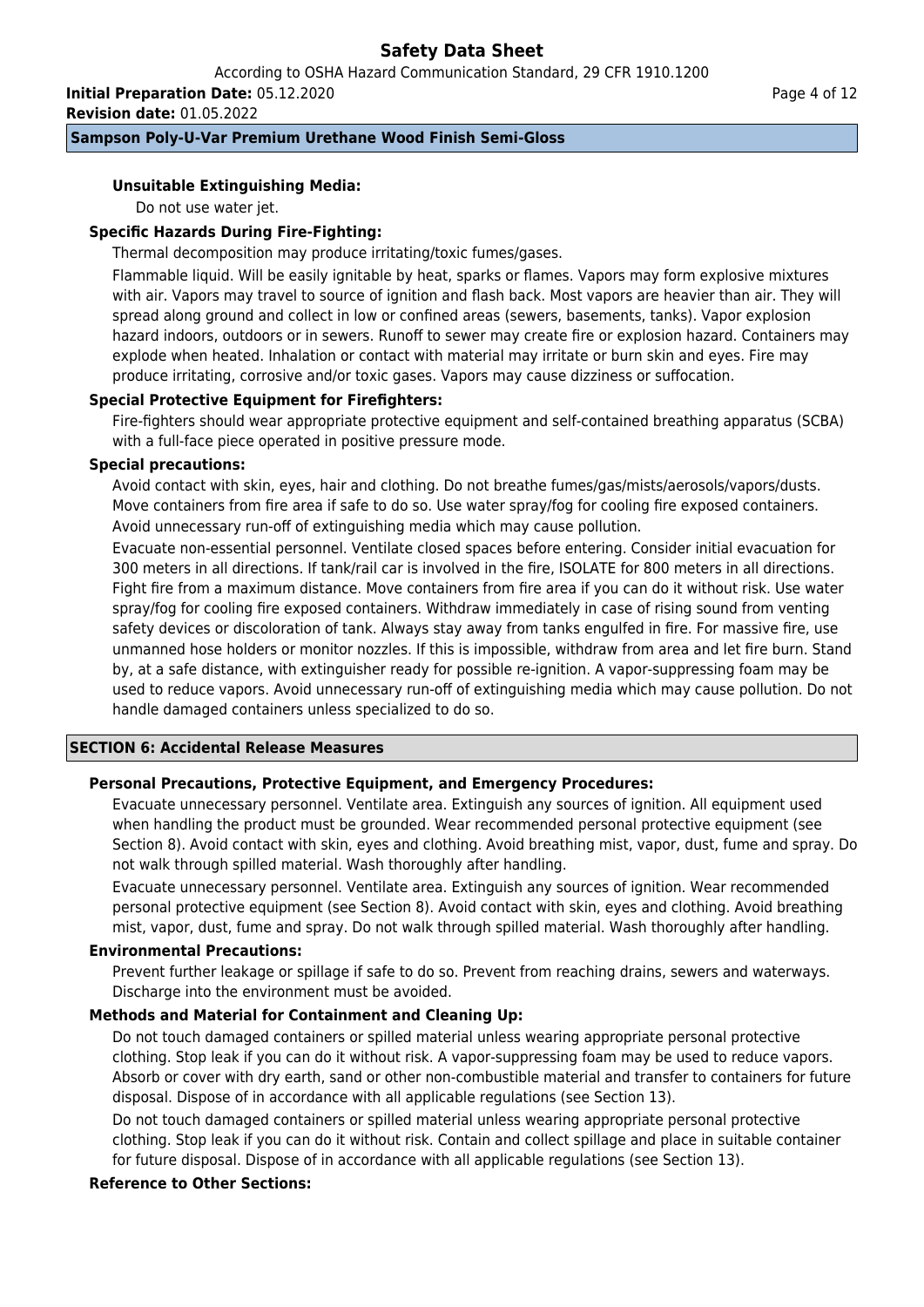According to OSHA Hazard Communication Standard, 29 CFR 1910.1200

**Initial Preparation Date:** 05.12.2020

**Revision date:** 01.05.2022

# **Sampson Poly-U-Var Premium Urethane Wood Finish Semi-Gloss**

For personal protective equipment see Section 8. For disposal see Section 13.

## **SECTION 7: Handling and Storage**

# **Precautions for Safe Handling:**

Use appropriate personal protective equipment (see Section 8). Use only with adequate ventilation. Avoid breathing mist/vapor/spray/dust. Do not eat, drink, smoke, or use personal products when handling chemical substances. Avoid contact with skin, eyes and clothing. Wash affected areas thoroughly after handling. Keep away from incompatible materials (See Section 10). Keep containers tightly closed when not in use.

Keep away from heat, hot surfaces, sparks, open flames and other ignition sources. No smoking. Use explosion-proof electrical, ventilating and lighting equipment. Take action to prevent static discharges. Handle containers with caution. Use appropriate personal protective equipment (see Section 8). Use only with adequate ventilation. Avoid breathing mist/vapor/spray/dust. Do not eat, drink, smoke, or use personal products when handling chemical substances. Avoid contact with skin, eyes and clothing. Wash affected areas thoroughly after handling. Keep away from incompatible materials (See Section 10). Keep containers tightly closed when not in use.

# **Conditions for Safe Storage, Including Any Incompatibilities:**

Store in cool, dry, well-ventilated location out of direct sunlight. Keep away from food and beverages. Protect from freezing and physical damage. Store away from heat, open flames and other sources of ignition. Keep container tightly sealed. Store away from incompatible materials (See Section 10).

## **SECTION 8: Exposure Controls/Personal Protection**

Only those substances with limit values have been included below.

## **Occupational Exposure Limit Values:**

| <b>Country (Legal Basis)</b> | <b>Substance</b>                            | <b>Identifier</b> | <b>Permissible concentration</b>                                                                        |
|------------------------------|---------------------------------------------|-------------------|---------------------------------------------------------------------------------------------------------|
| <b>WEEL</b>                  | Methyl ethyl ketoxime                       | $96-29-7$         | 8-Hour TWA: 36 mg/m <sup>3</sup> (10 ppm)                                                               |
| Iniosh                       | Distillates (petroleum), hydrotreated light | 64742-47-8        | REL-TWA: 350 mg/m <sup>3</sup> (up tp 10 hr<br>[petroleum distillates, naphtha])                        |
|                              | Distillates (petroleum), hydrotreated light | 64742-47-8        | Ceiling Limit: 1800 mg/m <sup>3</sup> ([15]<br>min] petroleum distillates,<br>naphtha)                  |
|                              | Distillates (petroleum), hydrotreated light | 64742-47-8        | REL-TWA: 100 mg/m <sup>3</sup> (up to 10 hr<br>l[kerosene])                                             |
| <b>OSHA</b>                  | Distillates (petroleum), hydrotreated light | 64742-47-8        | 8-Hour TWA-PEL: 2000 mg/m <sup>3</sup> (500)<br>ppm [aliphatic hydrocarbons])                           |
| United States (California)   | Distillates (petroleum), hydrotreated light | 64742-47-8        | 8-Hour TWA-PEL: 1600 mg/m <sup>3</sup> (400<br>ppm [aliphatic hydrocarbons])                            |
| lacgih                       | Distillates (petroleum), hydrotreated light | 64742-47-8        | TLV-TWA: 200 mg/m <sup>3</sup> (Kerosene<br>and jet-fuels [non-aerosol], as<br>total hydrocarbon vapor) |

## **Biological Limit Values:**

No biological exposure limits noted for the ingredient(s).

## **Information on Monitoring Procedures:**

Not determined or not applicable.

## **Appropriate Engineering Controls:**

Emergency eye wash stations and safety showers should be available in the immediate vicinity of use or handling. Provide adequate ventilation to maintain the airborne concentrations of vapor, mists, and/or dusts below the applicable workplace exposure limits, while observing recognized national standards (or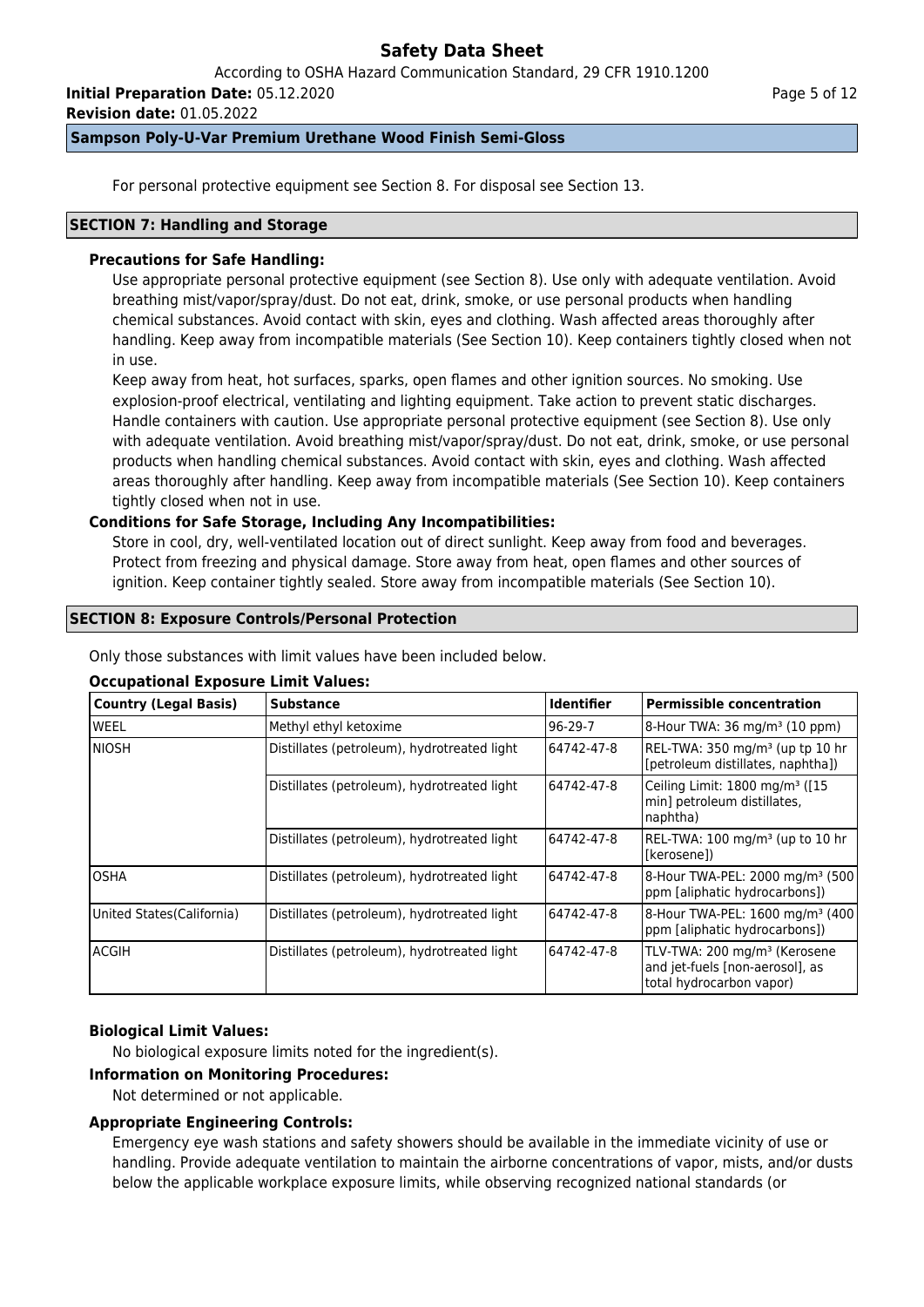According to OSHA Hazard Communication Standard, 29 CFR 1910.1200

**Initial Preparation Date:** 05.12.2020

**Revision date:** 01.05.2022

# **Sampson Poly-U-Var Premium Urethane Wood Finish Semi-Gloss**

equivalent).

## **Personal Protection Equipment**

### **Eye and Face Protection:**

Safety glasses or goggles. Use eye protection equipment that has been tested and approved by recognized national standards (or equivalent).

### **Skin and Body Protection:**

Chemical resistant, impervious gloves approved by the appropriate standards. Gloves must be inspected prior to use. Avoid skin contact with used gloves. Appropriate techniques should be used to remove used gloves and contaminated clothing. Personal protective equipment for the body should be selected based on the task being performed and the risks involved and should be approved by a specialist before handling this product. Ensure that all personal protective equipment is approved by recognized national standards (or equivalent).

## **Respiratory Protection:**

If engineering controls do not maintain airborne concentrations below the applicable workplace exposure limits, or to an acceptable level (if exposure limits have not been established), a respirator approved by recognized national standards (or equivalent) must be worn.

### **General Hygienic Measures:**

When handling chemical products, do not eat, drink or smoke. Wash hands after handling, before breaks, and at the end of the workday. Avoid contact with skin, eyes and clothing. Wash contaminated clothing before reuse. Perform routine housekeeping.

### **SECTION 9: Physical and Chemical Properties**

#### **Information on Basic Physical and Chemical Properties**

| Amber liquid         |
|----------------------|
| <b>Mild</b>          |
| N/A                  |
| N/A                  |
| N/A                  |
| 161-198°C            |
| $>$ 38 $^{\circ}$ C  |
| N/A                  |
| N/A                  |
| N/A                  |
| 0.7%                 |
| N/A                  |
| Heavier than air     |
| $0.89 + - 0.02$ g/cc |
| $0.89 + - 0.02$      |
| N/A                  |
| N/A                  |
| N/A                  |
| N/A                  |
| N/A                  |
| N/A                  |
|                      |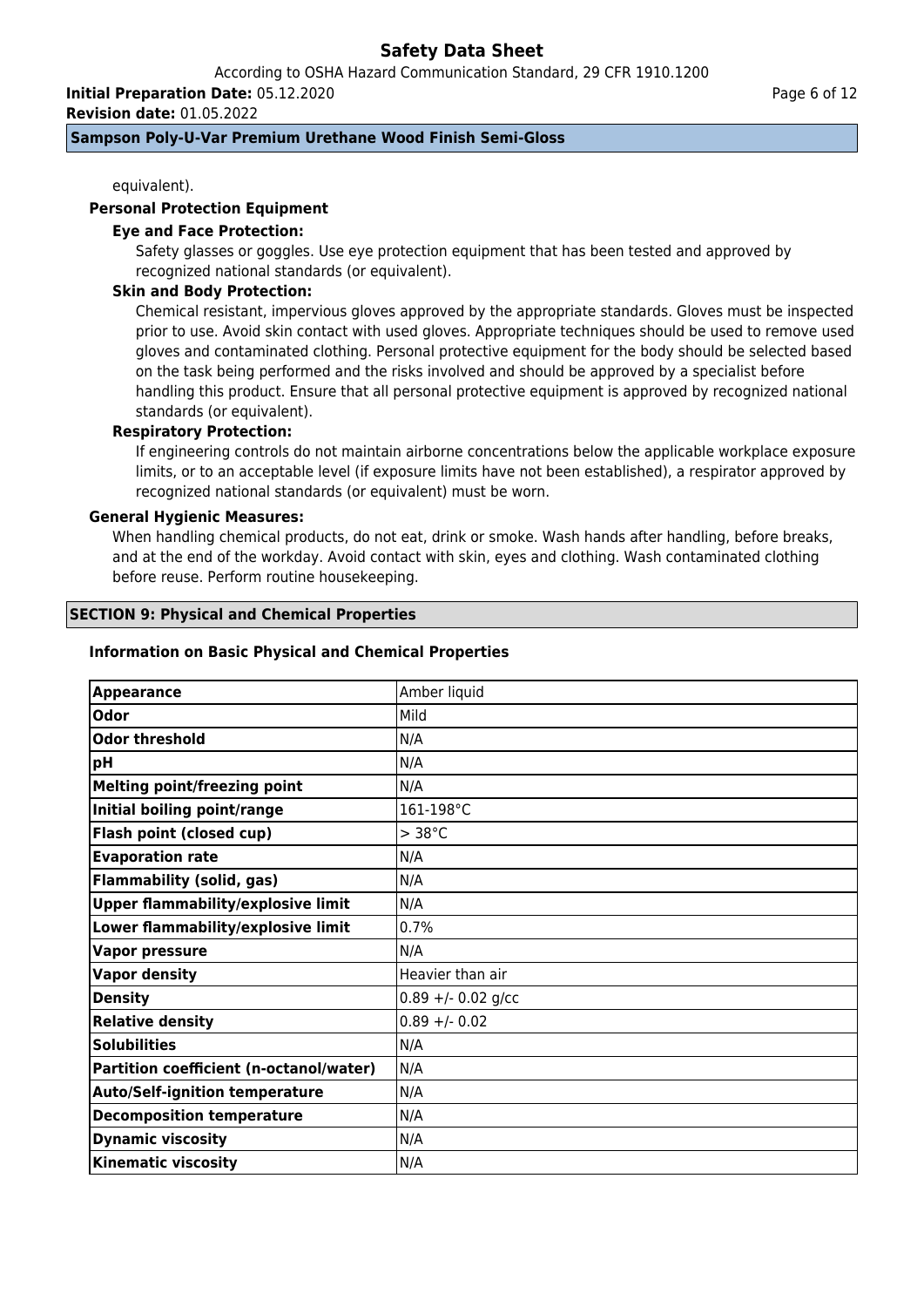According to OSHA Hazard Communication Standard, 29 CFR 1910.1200

**Initial Preparation Date:** 05.12.2020

**Revision date:** 01.05.2022

### **Sampson Poly-U-Var Premium Urethane Wood Finish Semi-Gloss**

| <b>Explosive properties</b> | IN/A |
|-----------------------------|------|
| <b>Oxidizing properties</b> | IN/A |

### **SECTION 10: Stability and Reactivity**

### **Reactivity:**

Not reactive under recommended handling and storage conditions.

### **Chemical Stability:**

Stable under recommended handling and storage conditions.

### **Possibility of Hazardous Reactions:**

Hazardous reactions are not anticipated under recommended conditions of handling and storage.

#### **Conditions to Avoid:**

Extreme heat, open flames, hot surfaces, sparks, ignition sources and incompatible materials. Extreme heat, open flames, hot surfaces, sparks, ignition sources, static electricity and incompatible materials. Vapor accumulation in low or confined areas.

#### **Incompatible Materials:**

None known.

## **Hazardous Decomposition Products:**

Under normal conditions of storage and use, hazardous decomposition products should not be produced.

### **SECTION 11: Toxicological Information**

#### **Acute Toxicity**

**Assessment:** Based on available data, the classification criteria are not met.

### **Product Data:** No data available.

## **Substance Data:**

| <b>Name</b>                                    | <b>Route</b>    | Result                                                   |
|------------------------------------------------|-----------------|----------------------------------------------------------|
| Distillates (petroleum),<br>hydrotreated light | loral           | LD50 Rat: >5000 mg/kg                                    |
|                                                | ldermal         | LD50 Rabbit: >2000 mg/kg                                 |
|                                                | inhalation      | LC50 Rat: >5.28 mg/L (4 hr [vapor])                      |
| Methyl ethyl ketoxime                          | loral           | LD50 Rat: 2326 mg/kg                                     |
|                                                | ldermal         | LD50 Rabbit: $> 1000$ mg/kg                              |
|                                                | Dermal ATE      | LD50 Rabbit: 1100 mg/kg                                  |
|                                                | <b>Oral ATE</b> | LD50 Rat: 100 mg/kg                                      |
|                                                | inhalation      | $ L C50 \text{ Rat:} > 4.83 \text{ mg/L}$ (4 hr (vapor)) |

# **Skin Corrosion/Irritation**

## **Assessment:**

Causes skin irritation.

# **Product Data:**

No data available.

### **Substance Data:**

| $\sqrt{\mathsf{Name}}$ | Result                   |
|------------------------|--------------------------|
| Methyl ethyl ketoxime  | ICauses skin irritation. |

### **Serious Eye Damage/Irritation**

**Assessment:**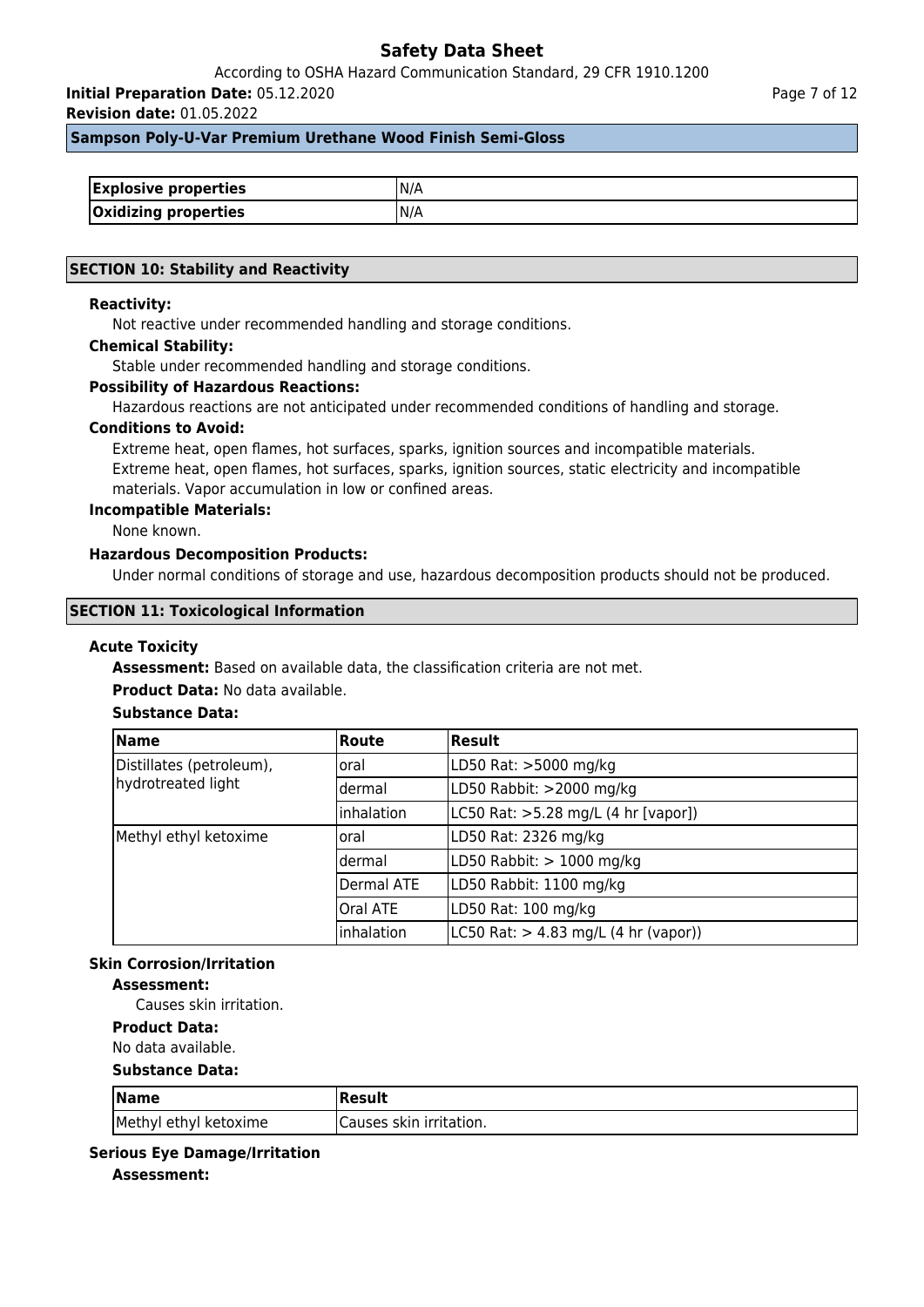## According to OSHA Hazard Communication Standard, 29 CFR 1910.1200

**Initial Preparation Date:** 05.12.2020

**Revision date:** 01.05.2022

## **Sampson Poly-U-Var Premium Urethane Wood Finish Semi-Gloss**

Causes serious eye irritation.

### **Product Data:**

No data available.

#### **Substance Data:**

| <b>Name</b>           | 'Result                    |
|-----------------------|----------------------------|
| Methyl ethyl ketoxime | Causes serious eye damage. |

### **Respiratory or Skin Sensitization**

### **Assessment:**

May cause an allergic skin reaction.

## **Product Data:**

No data available.

#### **Substance Data:**

| <b>Name</b>           | Result                                |
|-----------------------|---------------------------------------|
| Methyl ethyl ketoxime | IMay cause an allergic skin reaction. |

### **Carcinogenicity**

**Assessment:** Based on available data, the classification criteria are not met.

#### **Product Data:** No data available.

## **Substance Data:**

| Name                  | <b>Species</b> | Result             |
|-----------------------|----------------|--------------------|
| Methyl ethyl ketoxime |                | IMay cause cancer. |

### **International Agency for Research on Cancer (IARC):**

| <b>Name</b>                                    | <b>Classification</b> |
|------------------------------------------------|-----------------------|
| Distillates (petroleum),<br>hydrotreated light | Not Applicable        |
| Methyl ethyl ketoxime                          | Not Applicable        |

### **National Toxicology Program (NTP):**

| <b>Name</b>                                    | <b>Classification</b> |
|------------------------------------------------|-----------------------|
| Distillates (petroleum),<br>hydrotreated light | Not Applicable        |
| Methyl ethyl ketoxime                          | Not Applicable        |

### **OSHA Carcinogens:** Not applicable

### **Germ Cell Mutagenicity**

**Assessment:** Based on available data, the classification criteria are not met.

### **Product Data:**

No data available.

**Substance Data:** No data available.

## **Reproductive Toxicity**

**Assessment:** Based on available data, the classification criteria are not met.

### **Product Data:**

No data available.

**Substance Data:** No data available.

## **Specific Target Organ Toxicity (Single Exposure)**

## **Assessment:**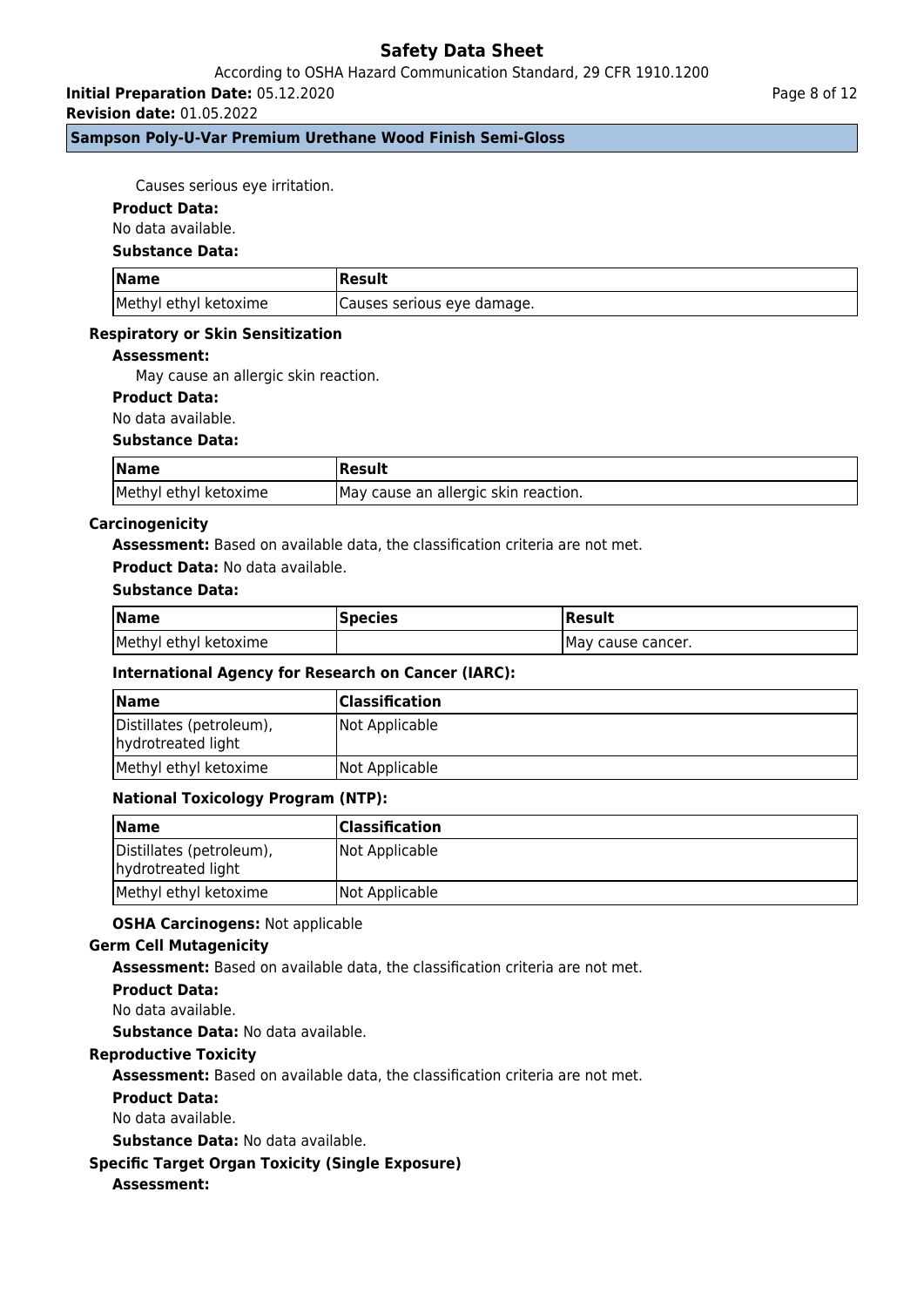## According to OSHA Hazard Communication Standard, 29 CFR 1910.1200

**Initial Preparation Date:** 05.12.2020

**Revision date:** 01.05.2022

## **Sampson Poly-U-Var Premium Urethane Wood Finish Semi-Gloss**

Page 9 of 12

May cause drowsiness or dizziness.

### **Product Data:**

No data available.

### **Substance Data:**

| Name                  | Result                                  |  |
|-----------------------|-----------------------------------------|--|
| Methyl ethyl ketoxime | May cause drowsiness or dizziness.      |  |
|                       | Causes damage to the respiratory tract. |  |

### **Specific Target Organ Toxicity (Repeated Exposure)**

**Assessment:** Based on available data, the classification criteria are not met.

**Product Data:**

No data available.

### **Substance Data:**

| <b>Name</b>           | Result                                                                           |
|-----------------------|----------------------------------------------------------------------------------|
| Methyl ethyl ketoxime | May cause damage to the blood system through prolonged or repeated<br>Texposure. |

### **Aspiration toxicity**

**Assessment:** Based on available data, the classification criteria are not met.

## **Product Data:**

No data available.

### **Substance Data:**

| <b>Name</b>                                    | Result                                        |
|------------------------------------------------|-----------------------------------------------|
| Distillates (petroleum),<br>hydrotreated light | May be fatal if swallowed and enters airways. |

### **Information on Likely Routes of Exposure:**

#### No data available.

# **Symptoms Related to the Physical, Chemical, and Toxicological Characteristics:** No data available.

**Other Information:**

No data available.

### **SECTION 12: Ecological Information**

## **Acute (Short-Term) Toxicity**

**Assessment:** Based on available data, the classification criteria are not met. **Product Data:** No data available.

### **Substance Data:**

| <b>Name</b>                                    | <b>Result</b>                                                         |  |
|------------------------------------------------|-----------------------------------------------------------------------|--|
| Distillates (petroleum),<br>hydrotreated light | Fish LC50 Lepomis macrochirus: 2.2 mg/L (96 hr)                       |  |
|                                                | Aquatic Invertebrates EC50 Daphnia magna: 1.4 mg/L (48 hr)            |  |
|                                                | Aquatic Plants EC50 Pseudokirchneriella subcapitata: 6.7 mg/L (72 hr) |  |
| Methyl ethyl ketoxime                          | Fish LC50 Oryzias latipes: > 100 mg/L (96 hr)                         |  |
|                                                | Aquatic Invertebrates EC50 Daphnia magna: 201 mg/L (48 hr)            |  |
|                                                | Aquatic Plants EC50 Scenedesmus capricornutum: 6.09 mg/L (72 hr)      |  |

## **Chronic (Long-Term) Toxicity**

**Assessment:** Based on available data, the classification criteria are not met.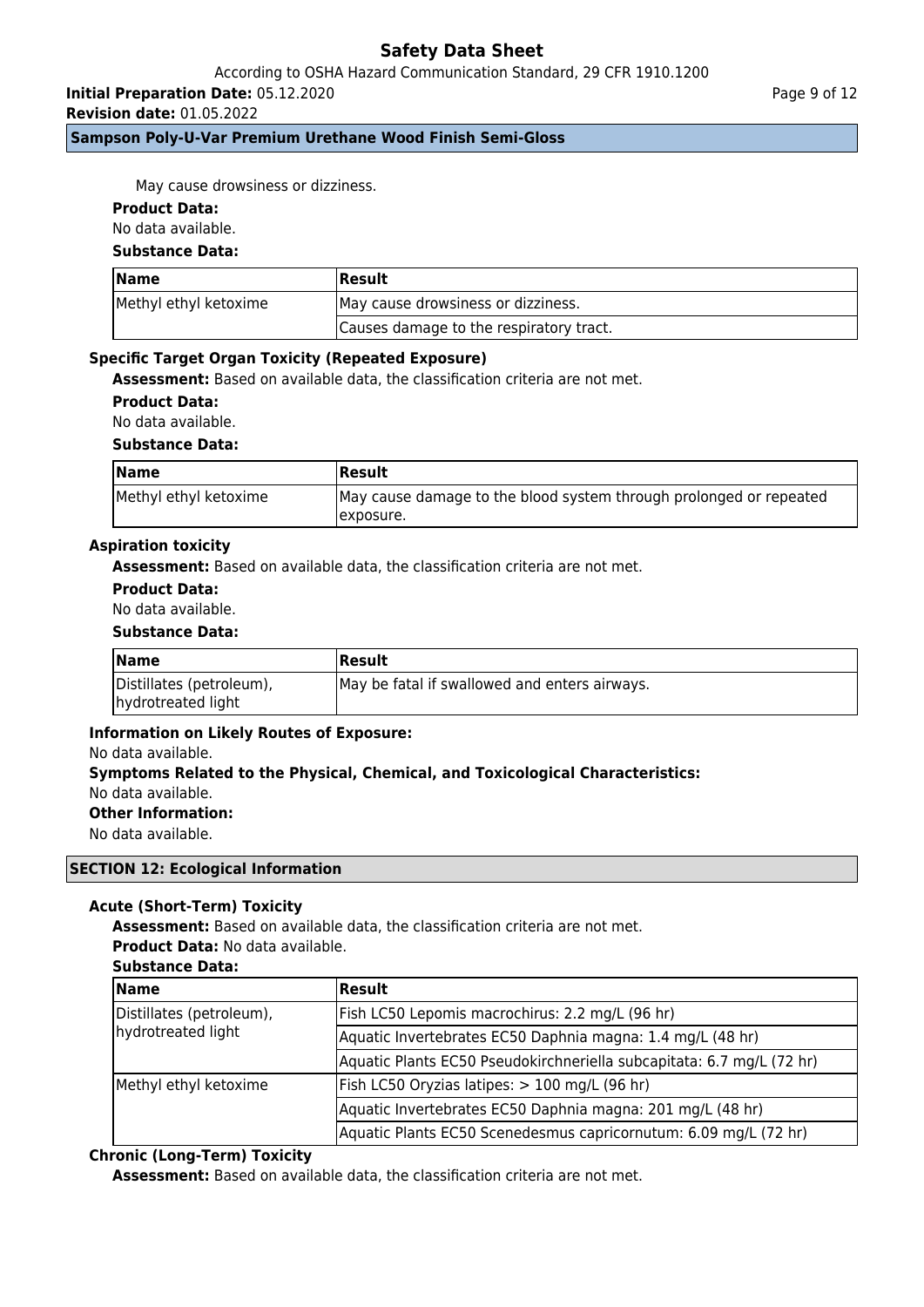According to OSHA Hazard Communication Standard, 29 CFR 1910.1200

**Initial Preparation Date:** 05.12.2020

**Revision date:** 01.05.2022

Page 10 of 12

# **Sampson Poly-U-Var Premium Urethane Wood Finish Semi-Gloss**

# **Product Data:** No data available.

# **Substance Data:**

| <b>Name</b>                                    | Result                                                           |
|------------------------------------------------|------------------------------------------------------------------|
| Methyl ethyl ketoxime                          | [Fish NOEC Oryzias latipes: 50 mg/L (14 d)                       |
|                                                | Aquatic Invertebrates NOEC Daphnia magna: >= 100 mg/L (21 d)     |
|                                                | Aquatic Plants NOEC Scenedesmus capricornutum: 1.02 mg/L (72 hr) |
| Distillates (petroleum),<br>hydrotreated light | Aquatic Invertebrates EC50 Daphnia magna: 0.81 mg/L (21 d)       |

### **Persistence and Degradability**

# **Product Data:** No data available.

### **Substance Data:**

| <b>Name</b>                                    | Result                                                           |
|------------------------------------------------|------------------------------------------------------------------|
| Methyl ethyl ketoxime                          | Inherently biodegradable (70% degradation after 18 days).        |
| Distillates (petroleum),<br>hydrotreated light | Substance is considered to be inherently biodegradable in water. |

# **Bioaccumulative Potential**

## **Product Data:** No data available.

## **Substance Data:**

| Name                                           | <b>Result</b>                                                                                                                                                        |
|------------------------------------------------|----------------------------------------------------------------------------------------------------------------------------------------------------------------------|
| Methyl ethyl ketoxime                          | <b>IBCF: 5.8</b>                                                                                                                                                     |
| Distillates (petroleum),<br>hydrotreated light | This substance is a hydrocarbon UVCB. Standard tests for this endpoint are<br>intended for single substances and are not appropriate for this complex<br>Isubstance. |

# **Mobility in Soil**

## **Product Data:** No data available.

#### **Substance Data:**

| <b>Name</b>                                    | <b>Result</b>                                                                                                                                                        |
|------------------------------------------------|----------------------------------------------------------------------------------------------------------------------------------------------------------------------|
| Distillates (petroleum),<br>hydrotreated light | This substance is a hydrocarbon UVCB. Standard tests for this endpoint are<br>intended for single substances and are not appropriate for this complex<br>Isubstance. |

# **Results of PBT and vPvB assessment**

# **Product Data:**

**PBT assessment:** This product does not contain any substances that are assessed to be a PBT. **vPvB assessment:** This product does not contain any substances that are assessed to be a vPvB.

# **Substance Data:**

### **PBT assessment:**

| Methyl ethyl ketoxime                          | The substance is not PBT.                                                                                                               |  |
|------------------------------------------------|-----------------------------------------------------------------------------------------------------------------------------------------|--|
| Distillates (petroleum),<br>hydrotreated light | This substance is a UVCB and does not contain constituents included in<br>the SVHC candidate list as PBT at concentrations above 0.1%.  |  |
| vPvB assessment:                               |                                                                                                                                         |  |
| Methyl ethyl ketoxime                          | The substance is not vPvB.                                                                                                              |  |
| Distillates (petroleum),<br>hydrotreated light | This substance is a UVCB and does not contain constituents included in<br>the SVHC candidate list as vPvB at concentrations above 0.1%. |  |

**Other Adverse Effects:** No data available.

### **SECTION 13: Disposal Considerations**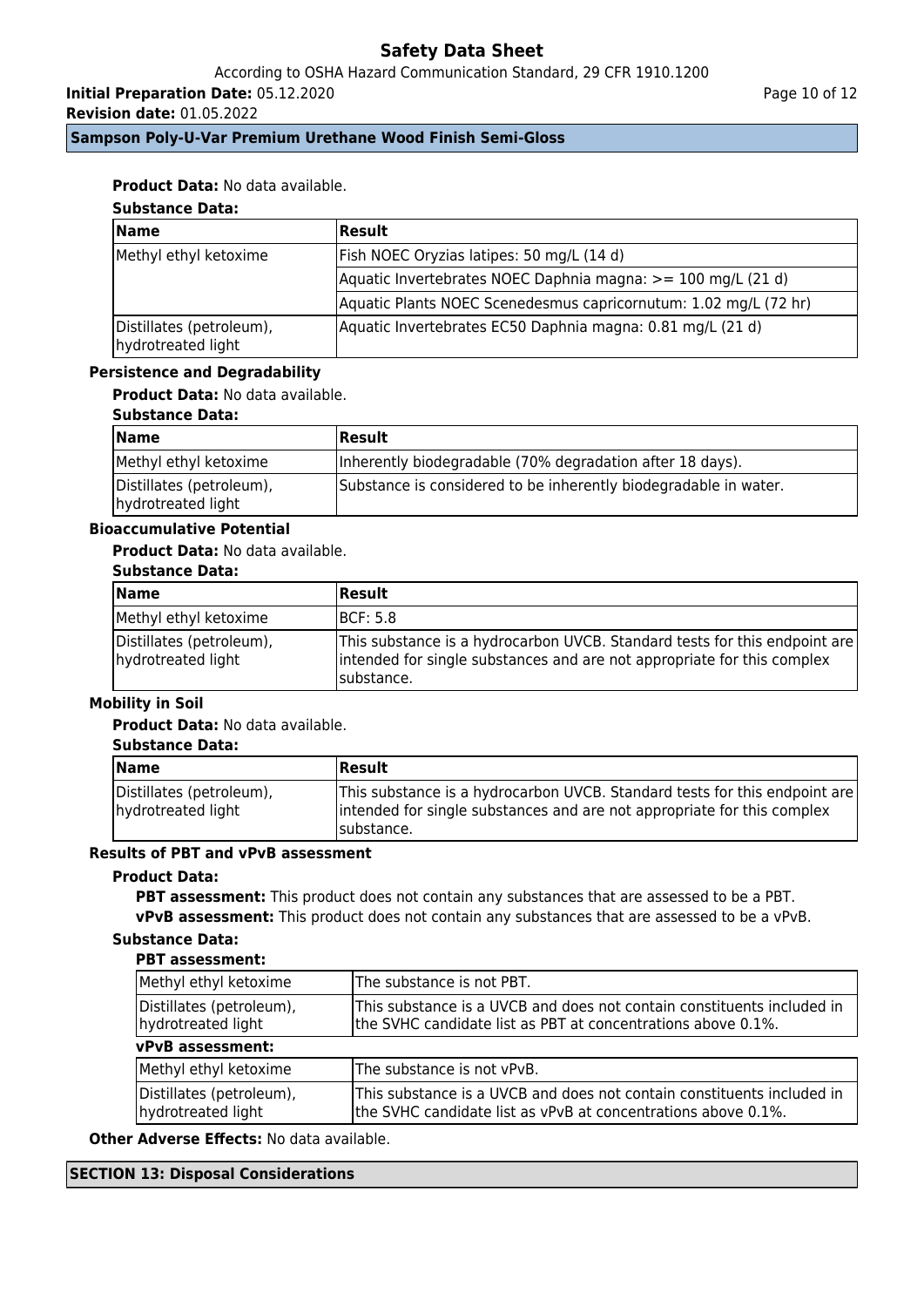According to OSHA Hazard Communication Standard, 29 CFR 1910.1200

**Initial Preparation Date:** 05.12.2020 **Revision date:** 01.05.2022

# **Sampson Poly-U-Var Premium Urethane Wood Finish Semi-Gloss**

# **Disposal Methods:**

Do not dump into any sewers, on the ground or into any body of water. Store material for disposal as indicated in Section 7 Handling and Storage. Dispose of in accordance with local, state, and federal laws and regulations. Under RCRA, it is the responsibility of the user of the product to determine, at the time of disposal, whether the product meets RCRA criteria for hazardous waste.

## **Contaminated packages:**

Not determined or not applicable.

## **SECTION 14: Transport Information**

# **United States Transportation of Dangerous Goods (49 CFR DOT)**

| UN Number                           | UN1263, Combustible, No red label not required |
|-------------------------------------|------------------------------------------------|
| <b>UN Proper Shipping Name</b>      | Paint                                          |
| UN Transport Hazard Class(es)       |                                                |
| <b>Packing Group</b>                | Ш                                              |
| <b>Environmental Hazards</b>        | None                                           |
| <b>Special Precautions for User</b> | None                                           |

# **International Maritime Dangerous Goods (IMDG)**

| UN Number                           | IUN1263 |
|-------------------------------------|---------|
| UN Proper Shipping Name             | Paint   |
| UN Transport Hazard Class(es)       |         |
|                                     |         |
| <b>Packing Group</b>                | Шı      |
| <b>Environmental Hazards</b>        | l None  |
| <b>Special Precautions for User</b> | l None  |

## **International Air Transport Association Dangerous Goods Regulations (IATA-DGR)**

| UN Number                           | UN1263 |
|-------------------------------------|--------|
| UN Proper Shipping Name             | Paint  |
| UN Transport Hazard Class(es)       |        |
| <b>Packing Group</b>                | Ш      |
| <b>Environmental Hazards</b>        | None   |
| <b>Special Precautions for User</b> | None   |

## **SECTION 15: Regulatory Information**

# **United States Regulations**

**Inventory Listing (TSCA):** All ingredients are listed-active or exempt.

**Significant New Use Rule (TSCA Section 5):** None of the ingredients are listed.

**Export Notification under TSCA Section 12(b):** None of the ingredients are listed.